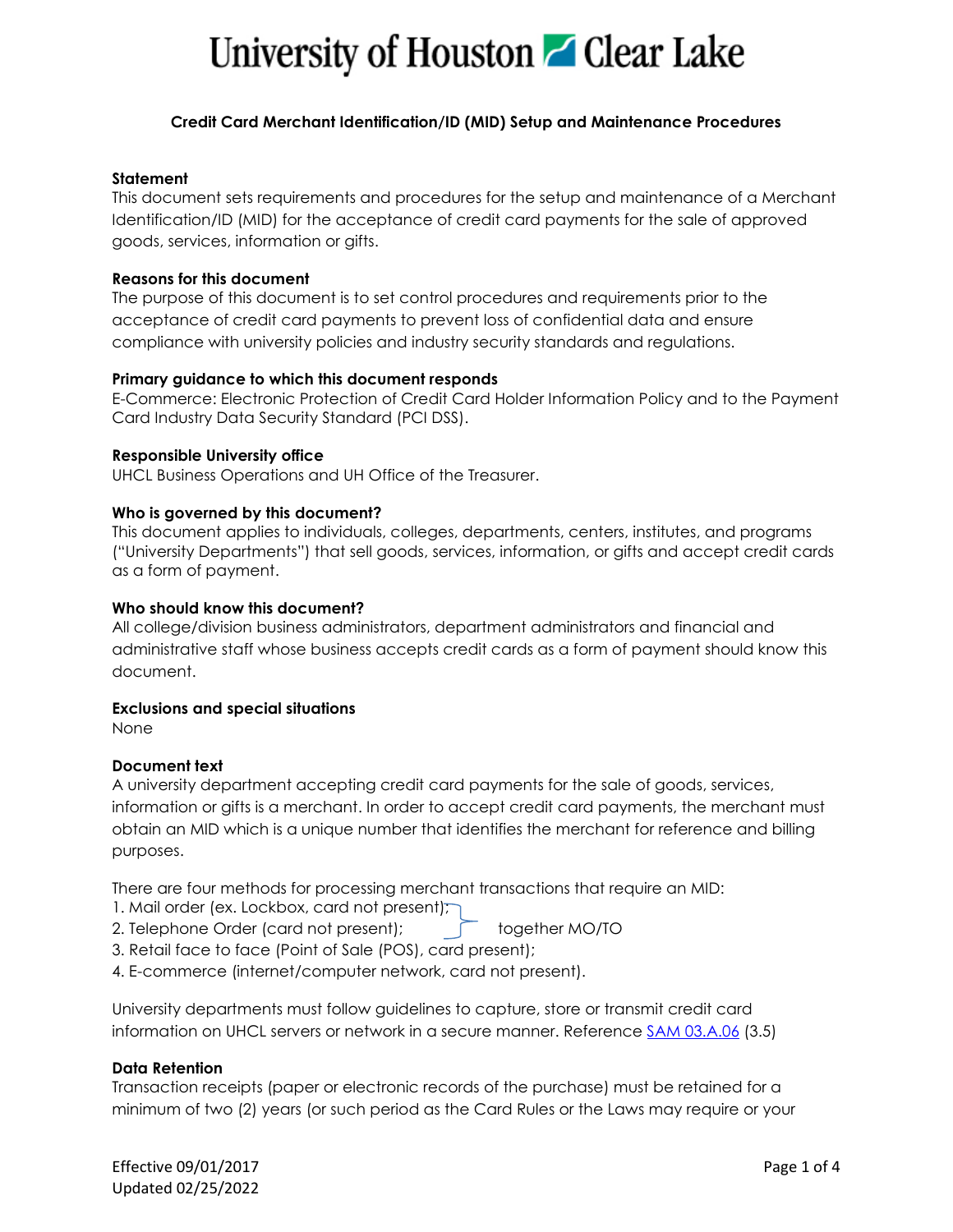# University of Houston **C** Clear Lake

specific department guidelines mandate) to dispute a chargeback from a cardholder if necessary. The receipts should be stored in a safe, secure area and organized in chronological order by transaction date and kept locked on site for 2-3 months and then placed in archives for the remainder of the two years. They should be securely destroyed directly from archives.

# **What is the process for a department to get an MID?**

Department/s requesting an MID for their normal daily operations schedule a meeting to discuss their needs with General Accounting and UCT, sharing information with facts and figures to support the departmental daily operational needs. See section 'Department Responsibilities' for additional details to request an MID.

# **Department Responsibilities**

UHCL MID will only be issued to university departments that comply with this document, all related policies and acknowledge technical and operational responsibilities associated with credit card acceptance. All university department merchants must comply with university policies to safeguard credit card and other personally identifiable or sensitive information.

- University departments may ONLY obtain a UHCL MID by submitting a request to UHCL Business Operations for approval with the following information:
	- Determine the need for a merchant account
	- Purpose of the account
	- Annual anticipated dollar and transaction volume
	- Monthly average transaction amount
	- Frequency of transactions (year-round, seasonal, limited)
	- Type of processing required (MO/TO, POS, e-commerce).
	- Request new or update to an existing MID approved by Requester, the College/Division Business Administrator, and the Department Head.
	- Acknowledge review and compliance with UHCL policies and procedures.
	- Complete and submit required forms provided by the UHS Treasurer's office, including New Merchant Account Application and PS account numbers for revenue and expenses.
- Acknowledge understanding of responsibilities of MID User access rights.
- Ensure that cardholder data is treated as confidential and access is restricted to a need to know basis.
- Ensure functional segregation of duties between employees who process credit card transactions and chargebacks with those who balance and reconcile the transactions.
- Ensure departmental personnel are trained not only on UHCL policies and procedures but also local departmental procedures related to authorization of transactions, segregation of duties, reconciliations, chargebacks, record retention, data access, training, and physical security.
- *If processing credit card data via e-commerce*, select an approved third-party ecommerce vendor by coordinating with UHCL Contract Administration.
- If an approved vendor cannot support the business objective, a new vendor may be recommended, but must first be reviewed and approved by Procurement Services.
- General Accounting, a part of Business Operations, is the liaison with UHS Treasury, who approves the issuance of an MID upon completion of an authorized UHS Credit Card [Merchant Request Form.](http://www.uh.edu/af/universityservices/SurvivalGuide/C/Credit%20Card%20Merchant%20Request%20Form.xls)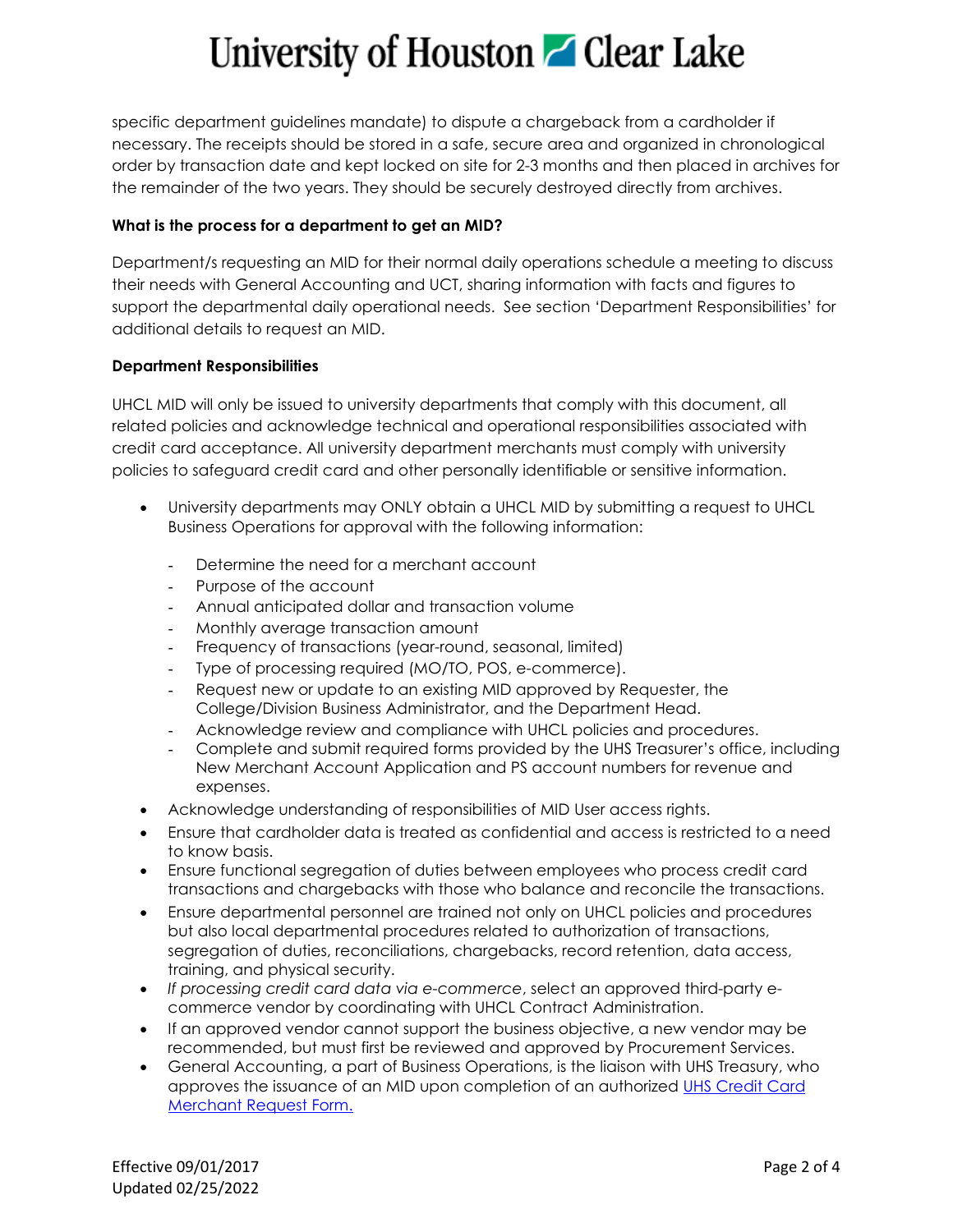# University of Houston **C** Clear Lake

#### **Departmental Ongoing Maintenance Requirements**

- Reconcile credit card receipts total (from POS device or online terminal) to credit card cash deposits total (cash deposited into UHCL bank account) daily. This will validate that transactions are correct, that there has not been a keying error and/or any malicious activity.
- Reconcile account activity monthly. It is important to record sales revenue and expense timely and accurately. It is incumbent on the university departments to reconcile PS accounts to ensure that revenue and related expenses are posted accurately. Any discrepancies must be addressed timely.
- Coordinate with General Accounting on questions related to the monthly credit card analysis fees.
- Contact Business Operations to update an MID. Reasons to update an MID include the addition of new website associated with an existing MID or a change to a website associated with a current MID or a change in MID Users or contact person, a change in PS account numbers, or a change in business purposes for which the MID was established.
- Contact Business Operations to close an MID. Reasons to close an MID include unauthorized activity, no activity/dormant or a change in business purpose for which the MID was established.
- Certify compliance with PCI DSS technical and operational requirements as requested by the UH Office of the Treasurer on an annual basis**.**

#### **UHS OFFICE OF THE TREASURER**

- Initial Setup Requirements
	- Obtain authorized approval from UHCL Business Operations of the department MID request.
	- Provide approximate transaction and service fees associated with processing credit cards as well as setup and monthly fees for online merchant accounts.
- Ongoing Maintenance Requirements
	- Review as necessary university MIDs and transactions for compliance with university policies and industry standards and regulations.
	- Recommend MIDs for update or closure. Reasons include changes in the original purpose of the MID, addition of new websites associated with the MID, unauthorized activity, no activity/dormant, the PeopleSoft accounts are not reconciled timely or there are significant unresolved open items, and violation of university policies or industry standards and regulations.
	- Review MID Users access for activity and validity of accounts.
	- Coordinate university department's certification of compliance with PCI DSS technical and UHCL operational requirements on an annual basis**.**

#### **Consequences for Non-Compliance with this document**

Failure to comply with this document can result in the termination of merchant services privileges and individuals may be subject to disciplinary action and/or sanctions up to, and including discharge or dismissal in accordance with university policy and procedures.

Additionally, intentional negligence that results in breach of confidentiality of personal information that is protected by law, acts, or regulations, can also result in criminal prosecution.